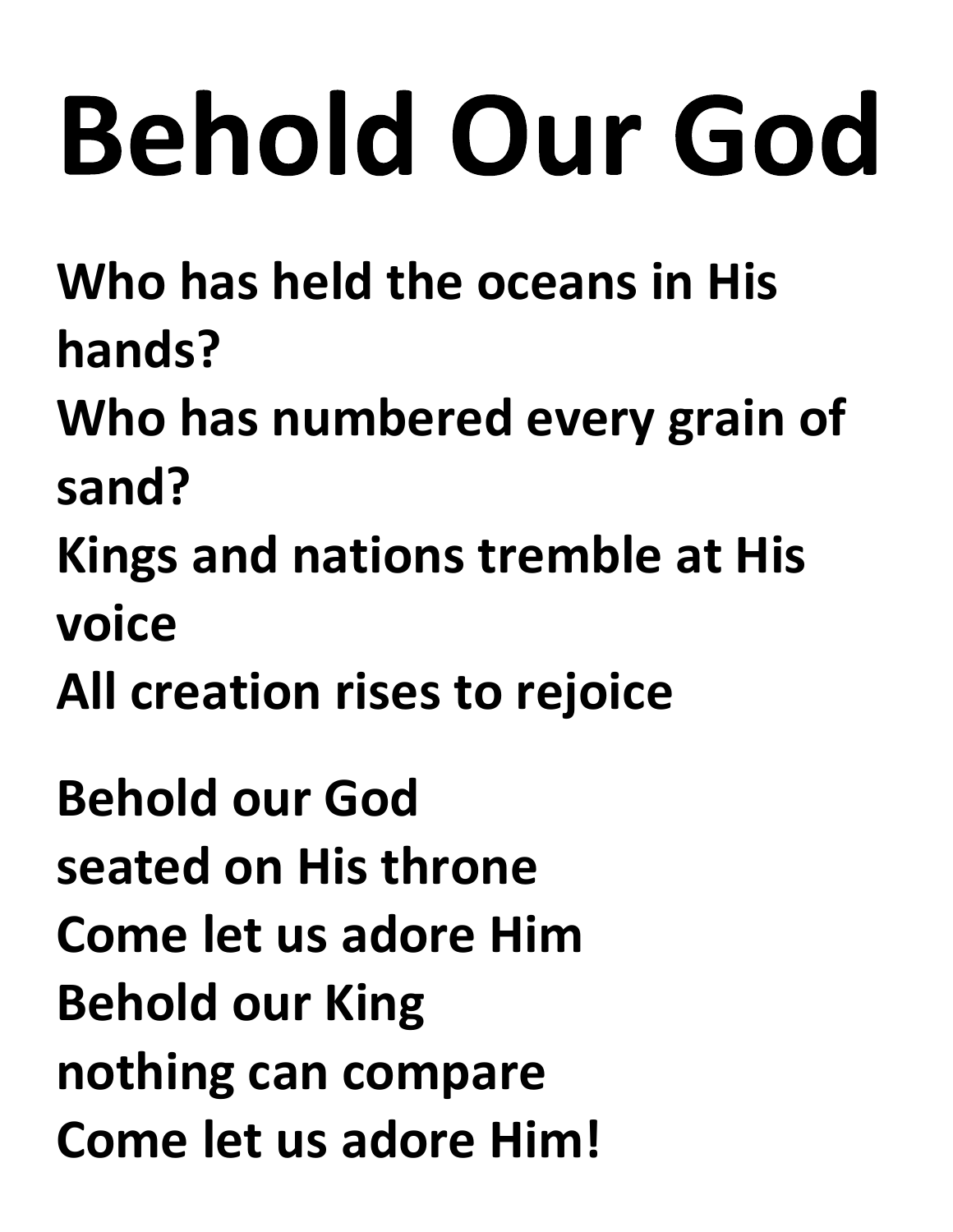Who has given counsel to the Lord? Who can question any of His words? Who can teach the One who knows all things? Who can fathom all His wondrous deeds?

Behold our God seated on His throne Come let us adore Him Behold our King nothing can compare Come let us adore Him!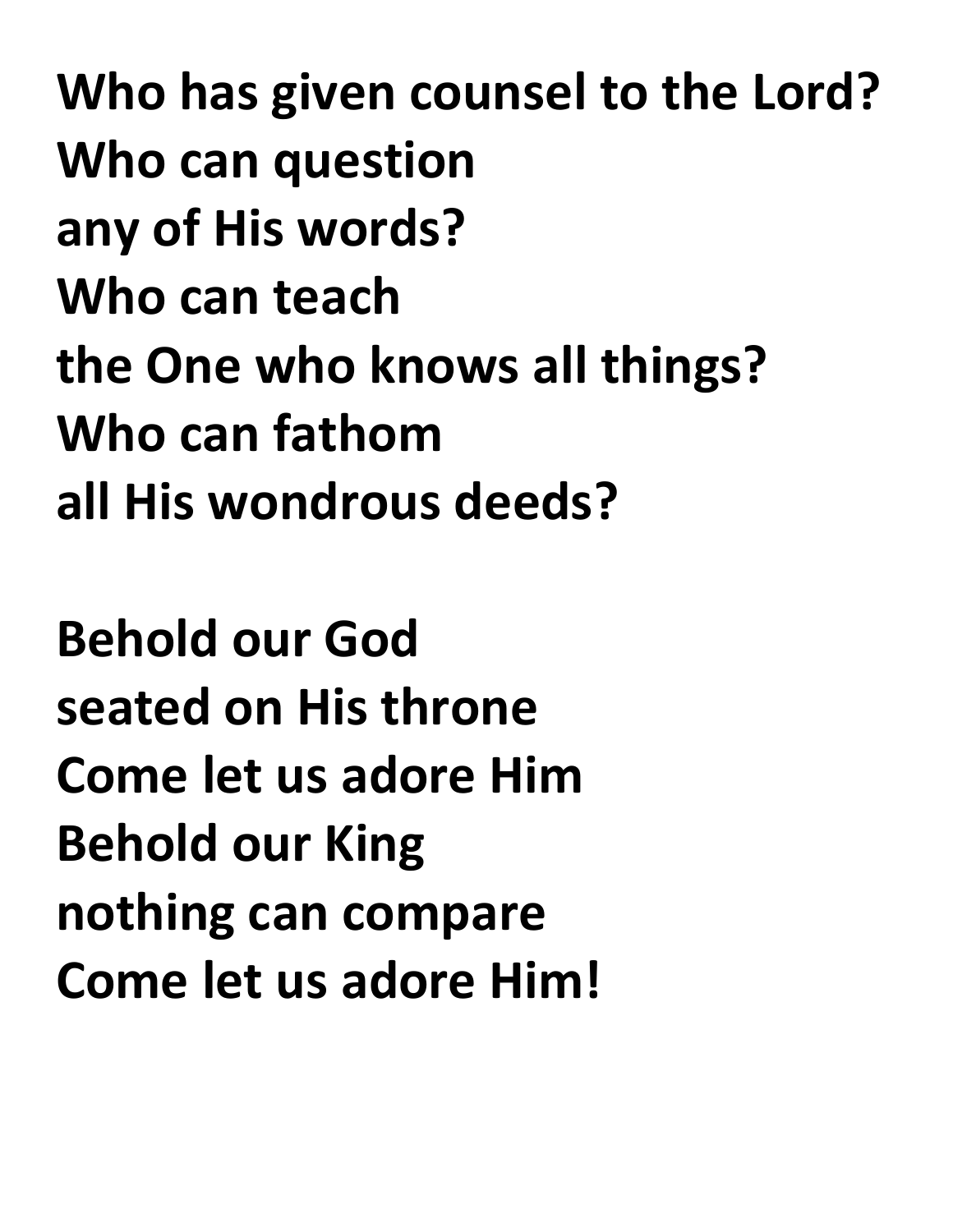Who has felt the nails upon His hands

Bearing all the guilt of sinful man? God eternal humbled to the grave Jesus, Savior risen now to reign!

Behold our God seated on His throne Come let us adore Him Behold our King nothing can compare Come let us adore Him!

Behold our God seated on His throne Come let us adore Him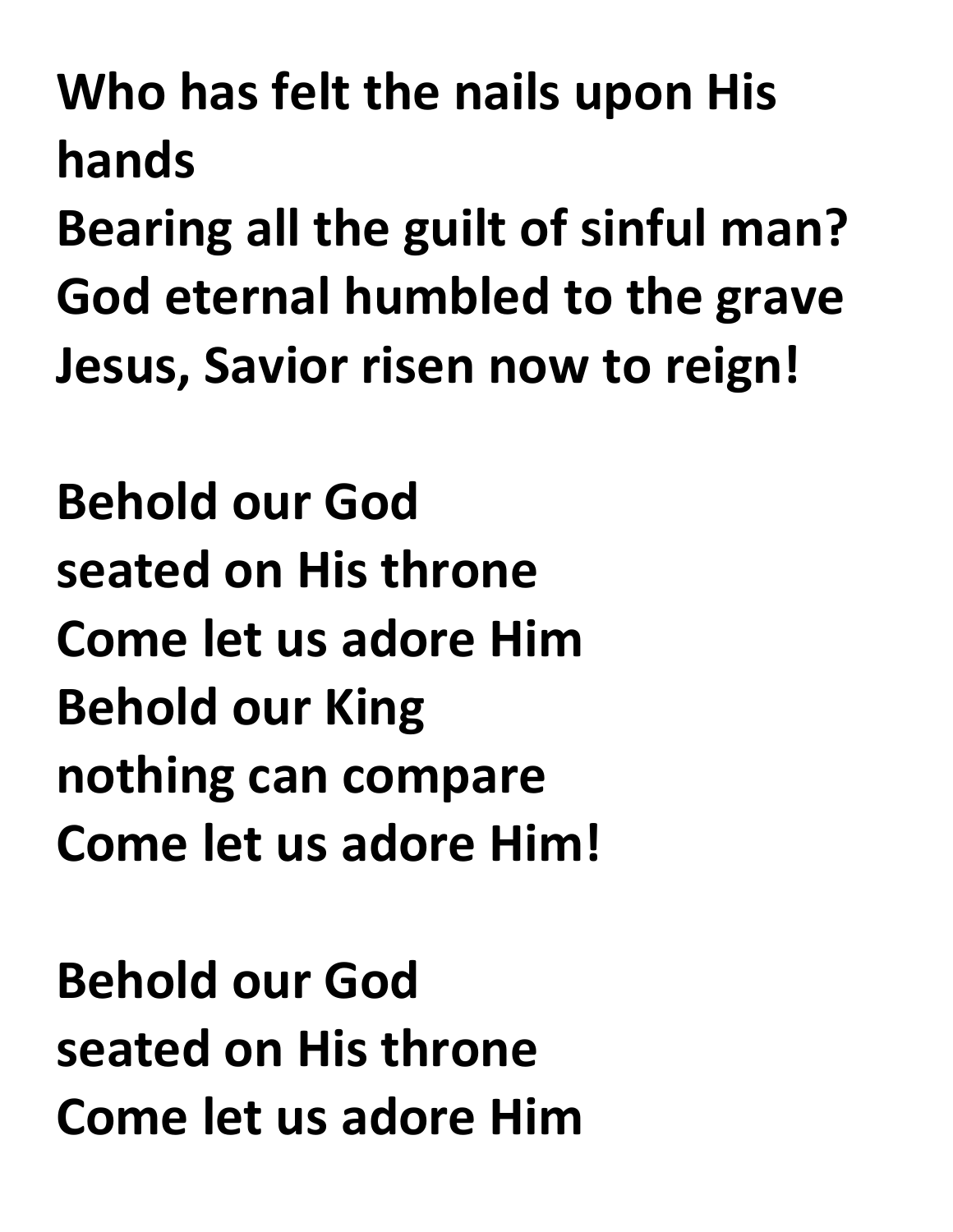Behold our King nothing can compare Come let us adore Him!

### Scandal Of Grace

Grace, what have You done? Murdered for me on that cross Accused in absence of wrong My sin washed away in Your blood

Too much to make sense of it all I know that Your love breaks my fall The scandal of grace You died in my place So my soul will live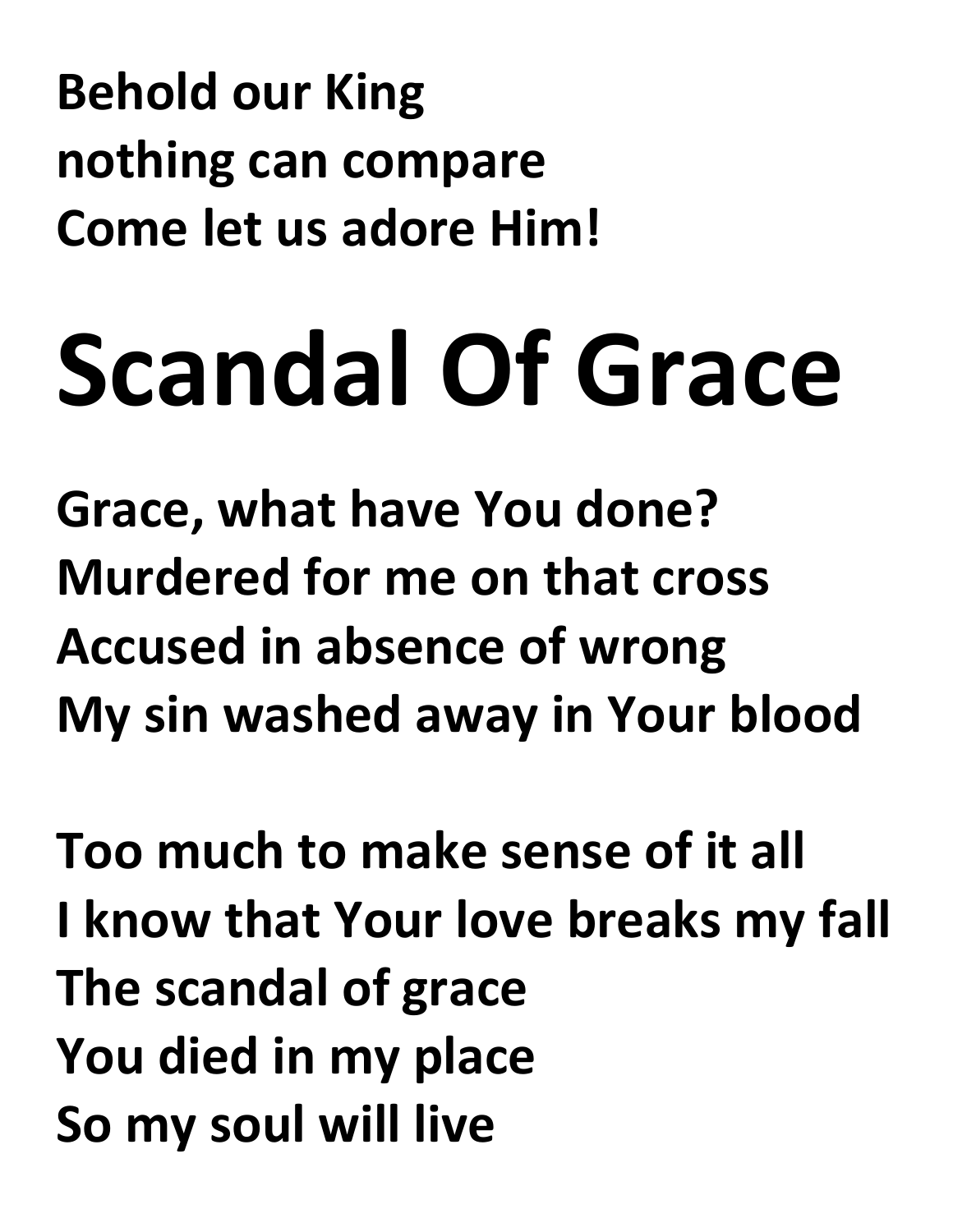Oh, to be like You Give all I have just to know You Jesus, there's no one beside You Forever the hope in my heart

Death, where is your sting? Your power is as dead as my sin The cross has taught me to live And mercy, my heart now to sing

The day and its troubles shall come I know that your strength is enough The scandal of grace You died in my place So my soul will live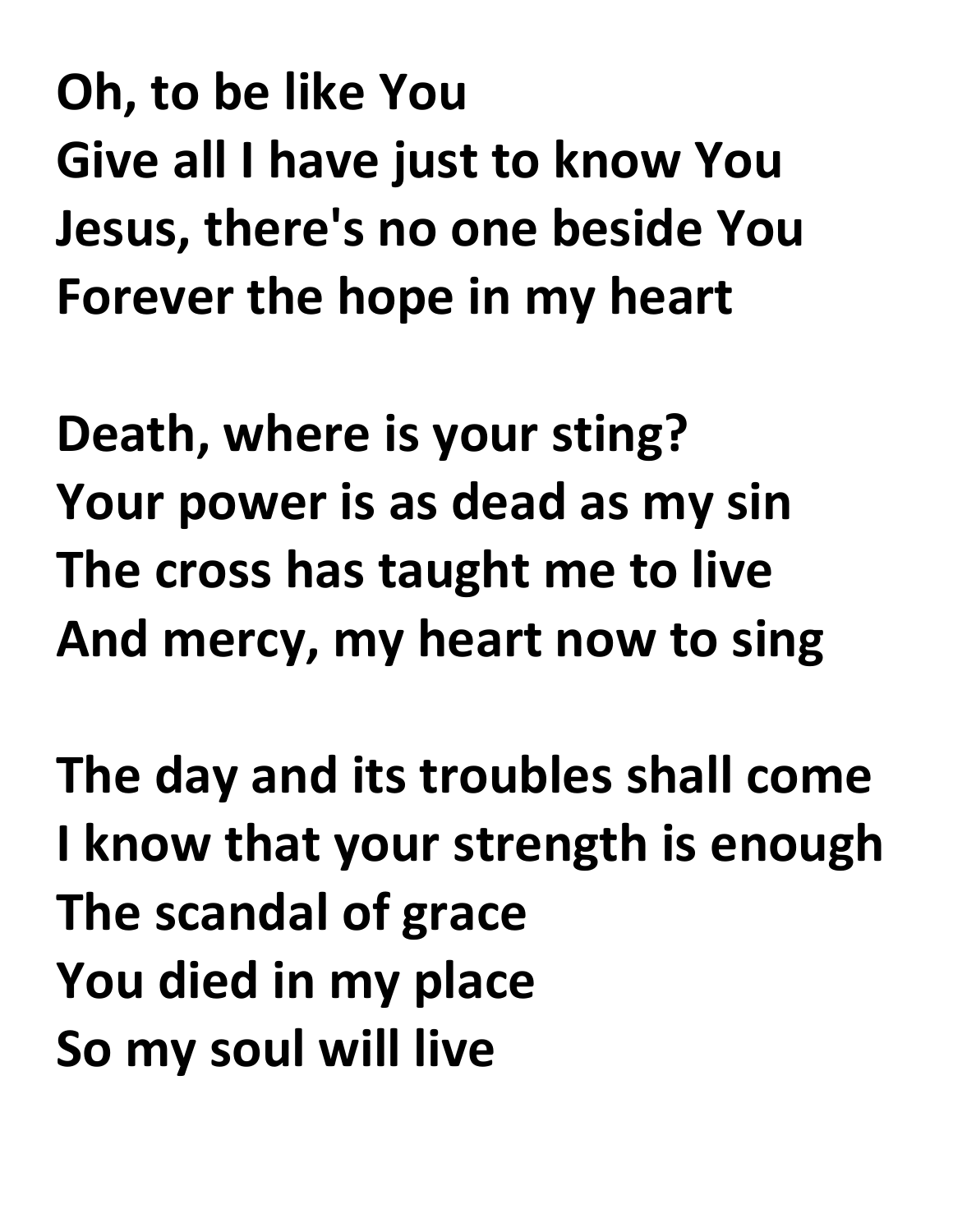Oh, to be like You Give all I have just to know You Jesus, there's no one beside You Forever the hope in my heart

And it's all because of You, Jesus It's all because of You, Jesus It's all because of Your love That my soul will live

Oh, to be like You Give all I have just to know You Jesus, there's no one beside You Forever the hope in my heart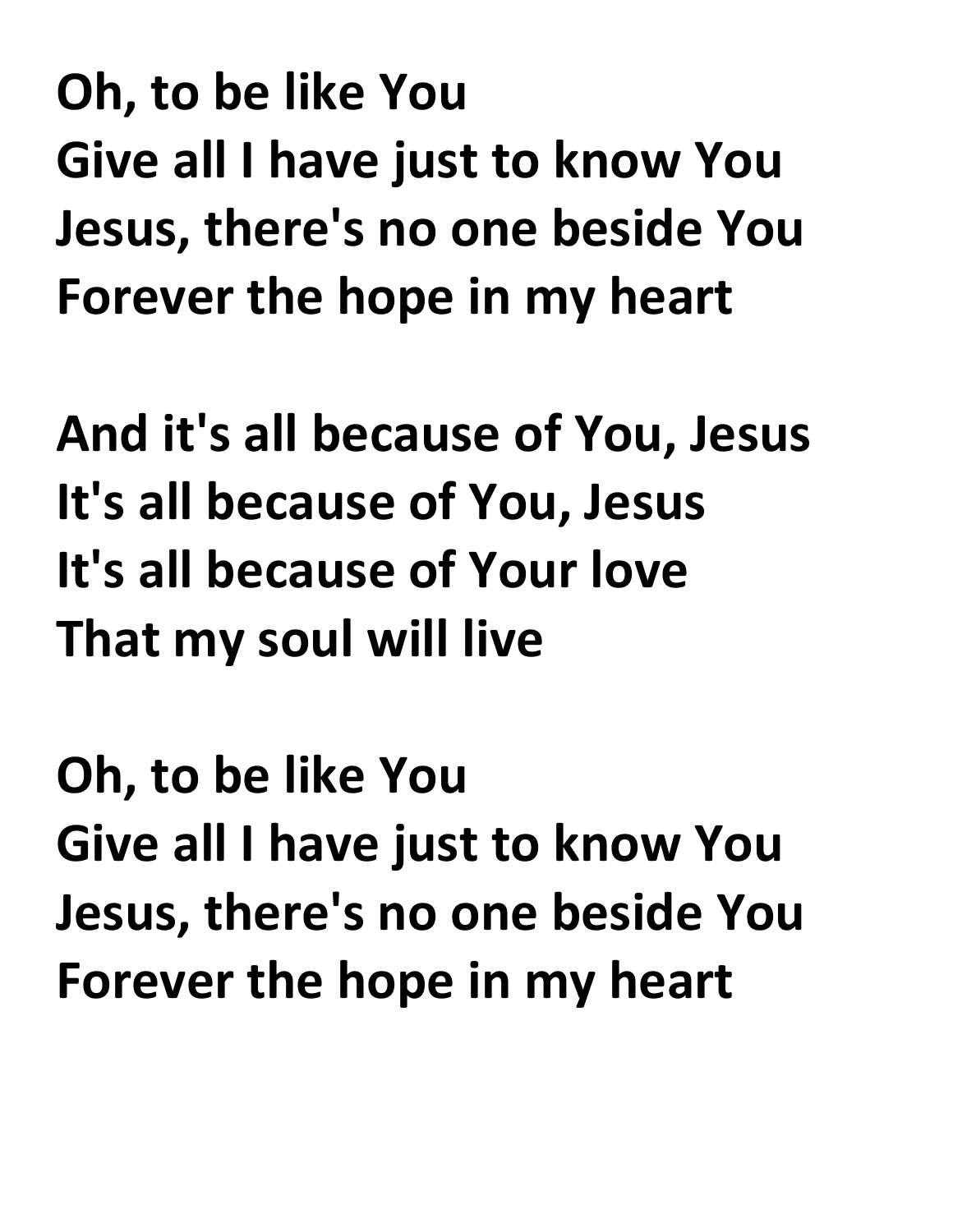Oh, to be like You Give all I have just to know You Jesus, there's no one beside You Forever the hope in my heart

## King of my Heart

Let the King of my heart Be the mountain where I run The Fountain I drink from Oh, He is my song

Let the King of my heart Be the shadow where I hide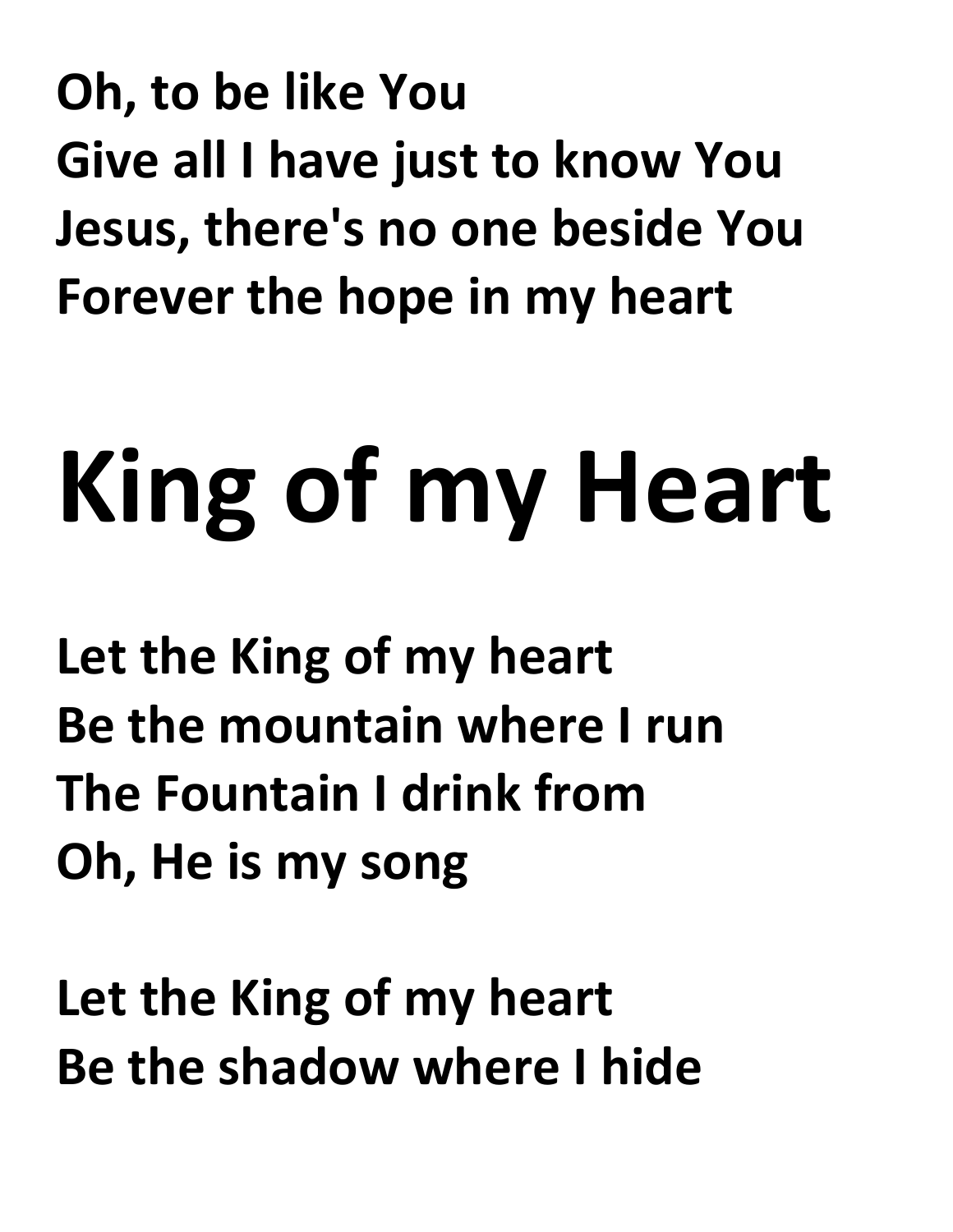The ransom for my life Oh, He is my song

You are good, good, oh You are good, good, oh You are good, good, oh You are good, good, oh

Let the King of my heart Be the wind inside my sails The anchor in the waves Oh, He is my song

Let the King of my heart Be the fire inside my veins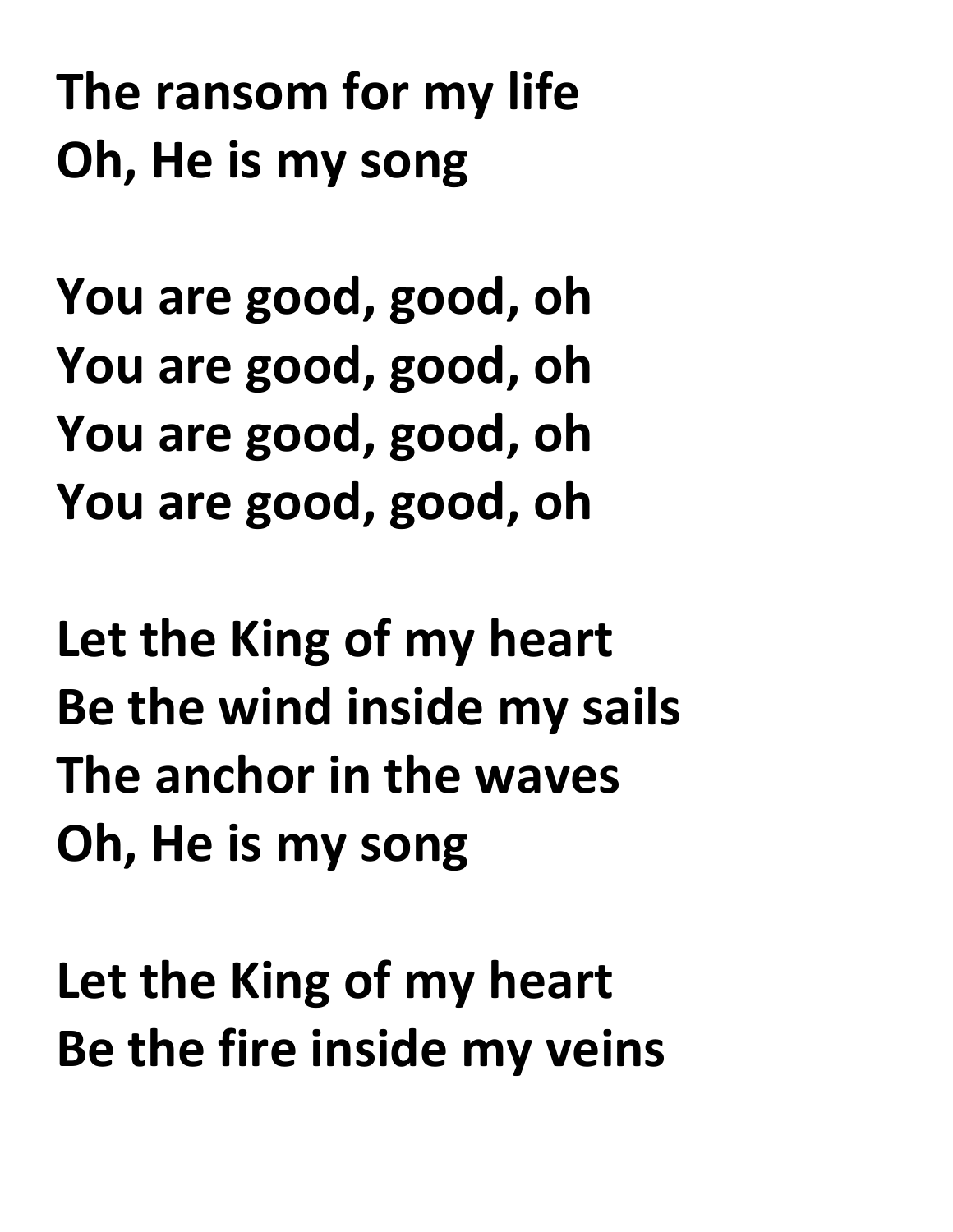#### The echo of my days Oh, He is my song

You are good, good, oh You are good, good, oh Yes, You are good, good, oh You are good, good, oh

You're never gonna let, never gonna let me down You're never gonna let, never gonna let me down You're never gonna let, never gonna let me down You're never gonna let, never gonna let me down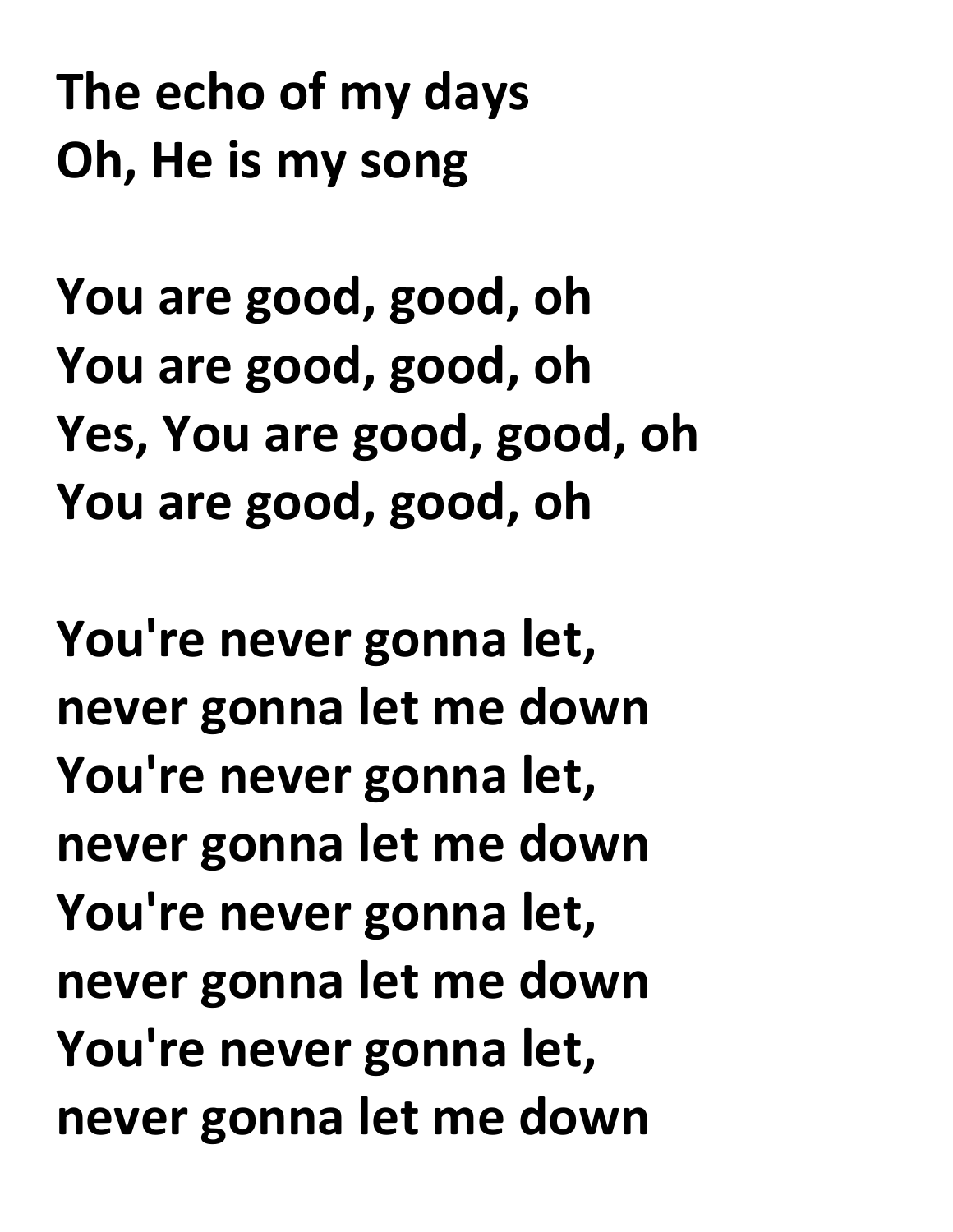You are good, good, oh You are good, good, oh You are good, good, oh (when the night is holding onto me) You are good, good, oh (You are holding on)

You are good, good, oh (when the night is holding onto me) You are good, good, oh (You are holding on)

You are good, You're good, oh You are good, good, oh When the night is holding onto me God is holding on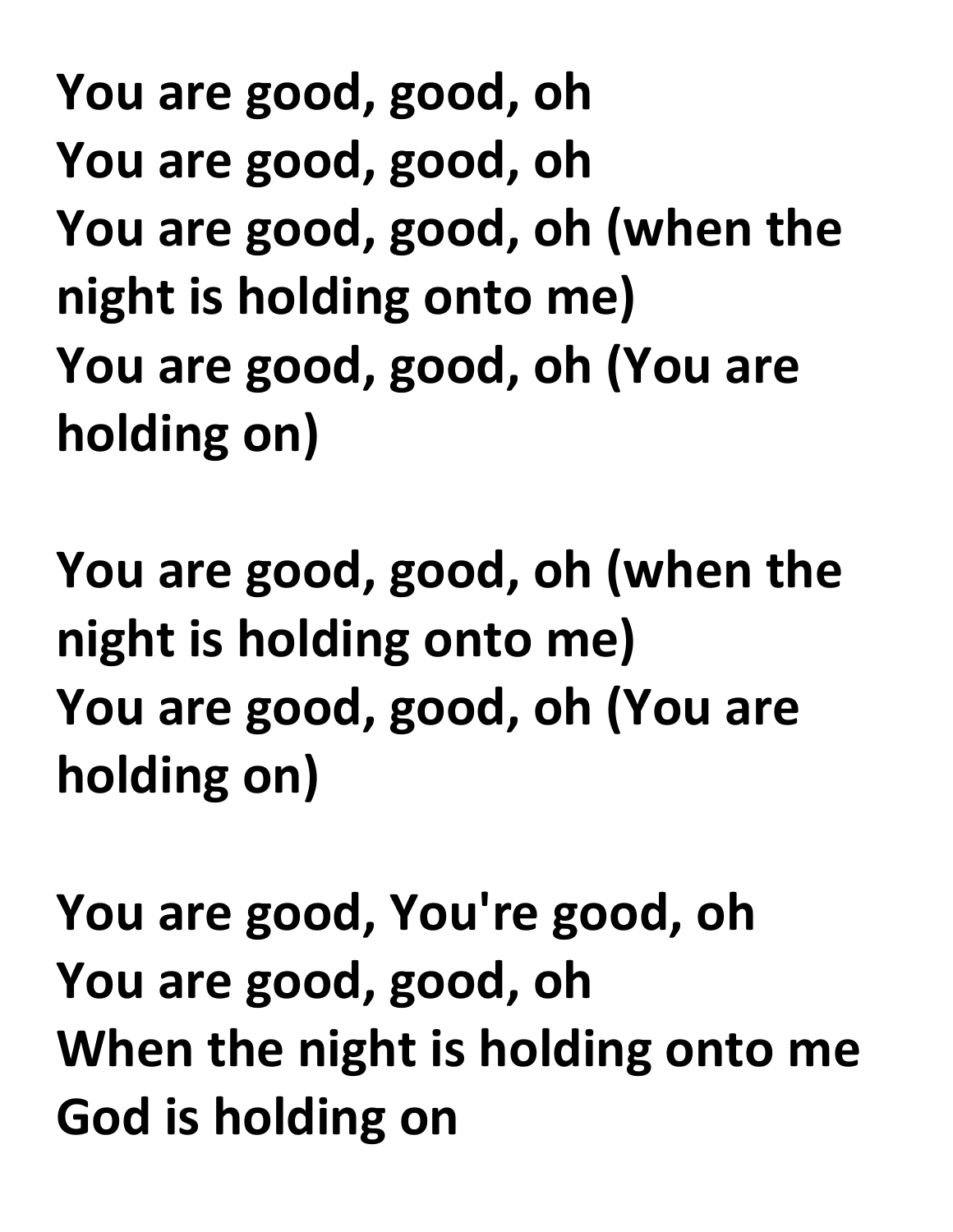And when the night is holding onto me

#### God is holding on

# Yes I will

I count on one thing, the same God that never fails Will not fail me now, you won't fail me now In the waiting, the same God who's never late Is working all things out, you're working all things out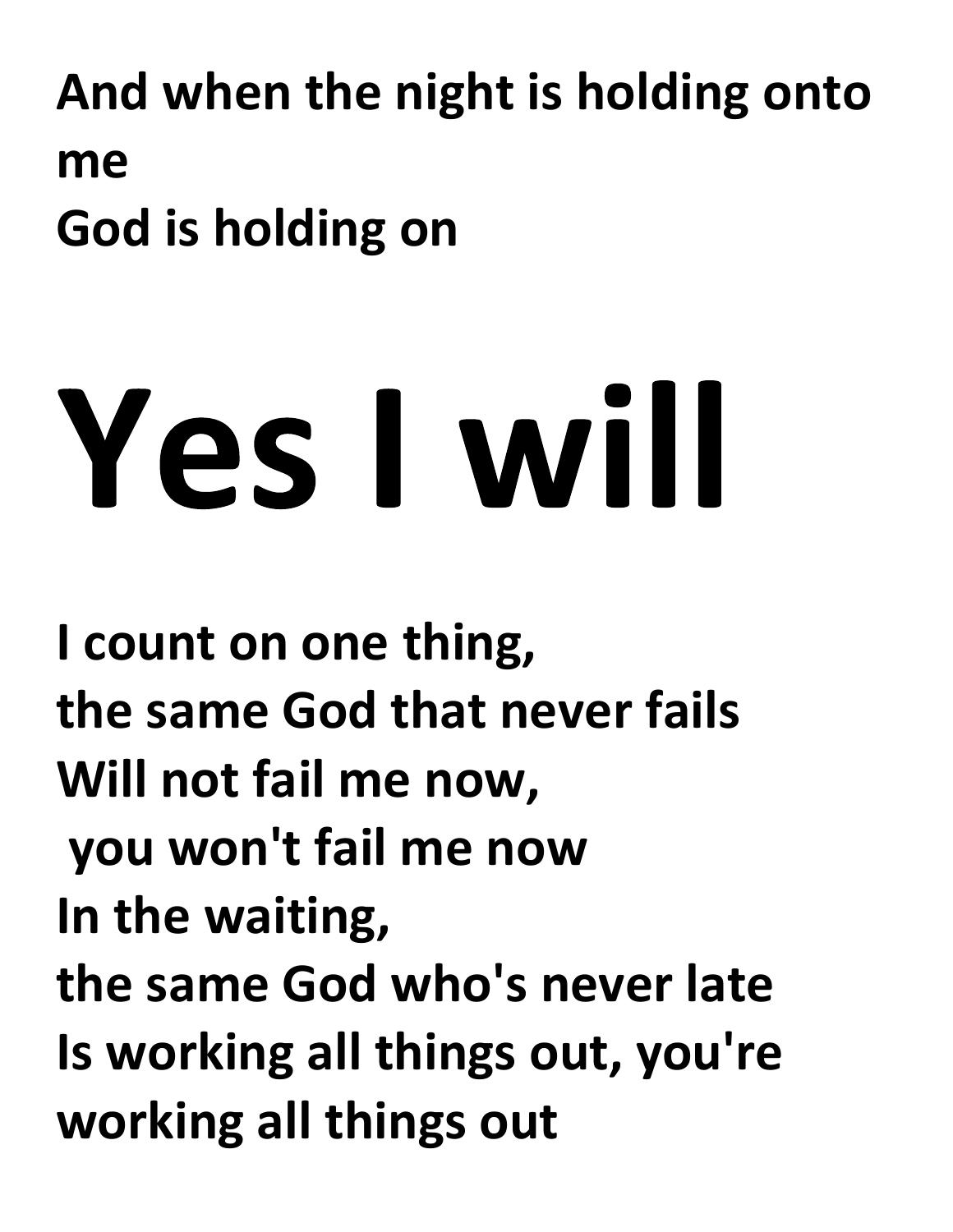Yes, I will lift You high, in the lowest valley Yes, I will bless Your name Oh, yes, I will sing for joy when my heart is heavy All my days, oh yes, I will

I count on one thing, the same God that never fails Will not fail me now, you won't fail me now In the waiting, the same God who's never late Is working all things out, you're working all things out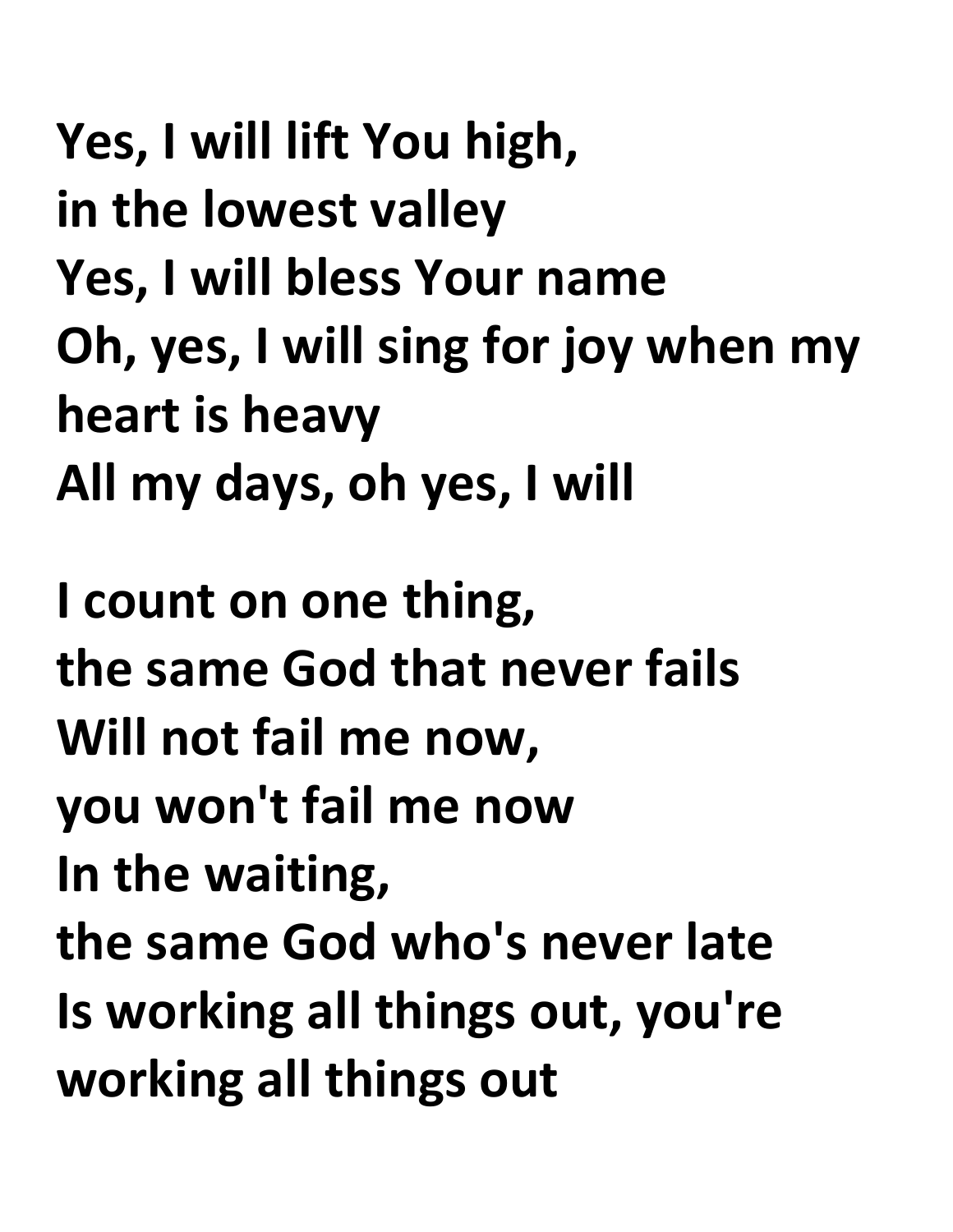Yes, I will lift You high, in the lowest valley Yes, I will bless Your name Oh, yes, I will sing for joy when my heart is heavy All my days, oh yes, I will For all my days, oh yes I will

I choose to praise, to glorify, glorify The name of all names, that nothing can stand against I choose to praise, to glorify, glorify The name of all names that nothing can stand against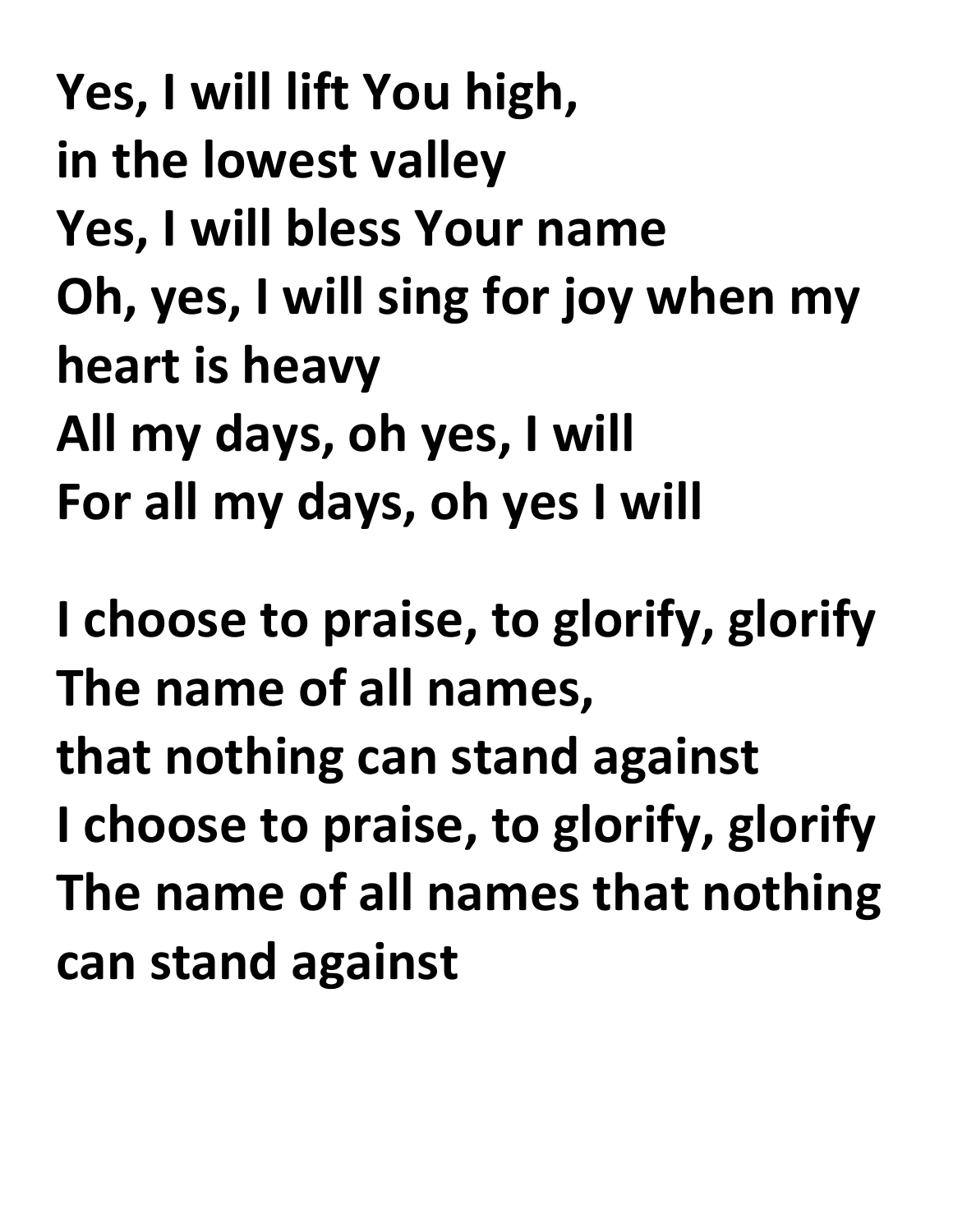I choose to praise, to glorify, glorify The name of all names that nothing can stand against I choose to praise, to glorify, glorify The name of all names that nothing can stand against

Yes, I will lift You high, in the lowest valley Yes, I will bless Your name Oh, yes, I will sing for joy when my heart is heavy All my days, oh yes, I will

For all my days, oh yes I will For all my days, yes I will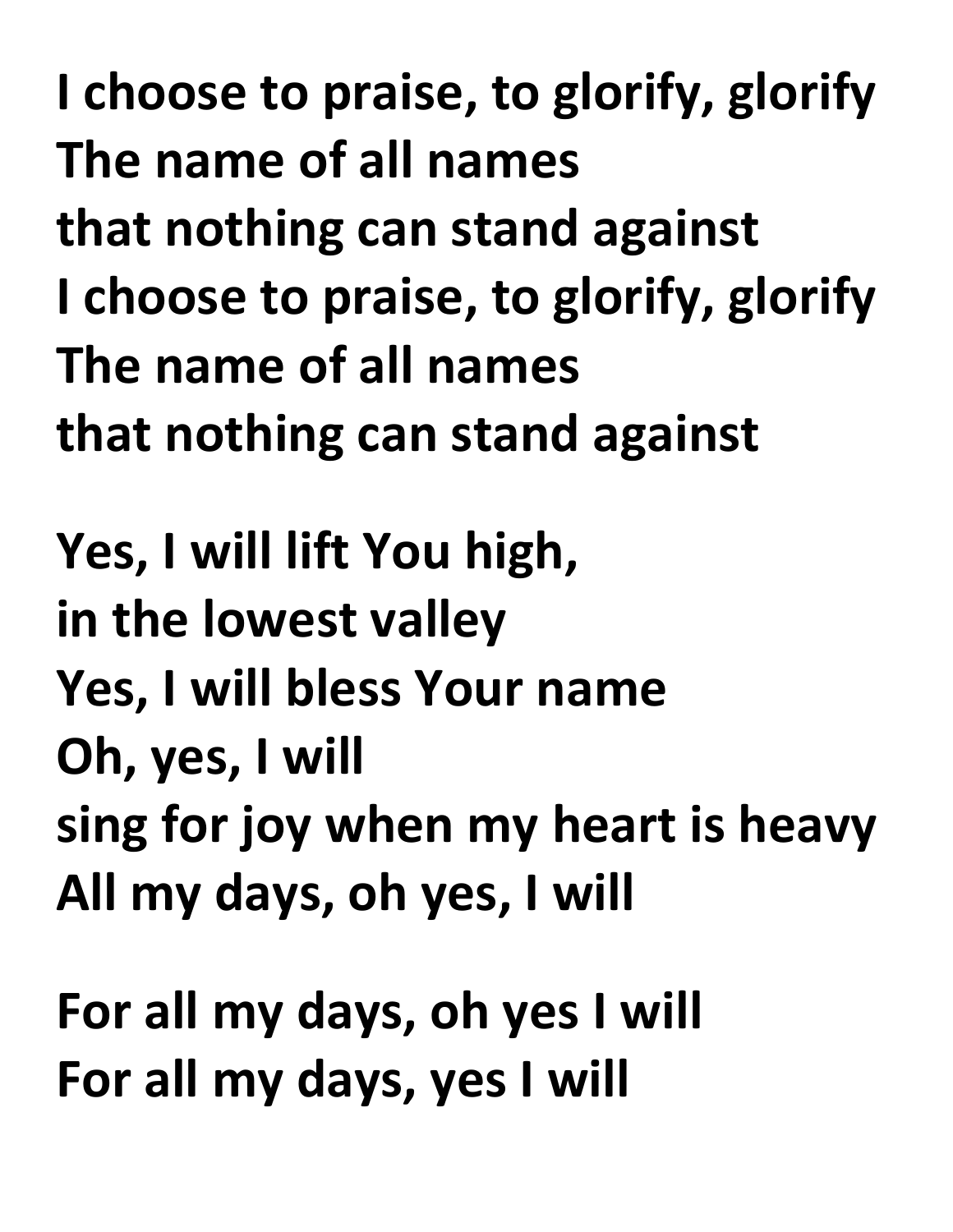# **Send Me Out**

Jesus, Lord of my salvation Savior of my soul Send me out to the world to make You known

Jesus, King of every nation This world's only hope Send me out to the world to make You known Send me out to the world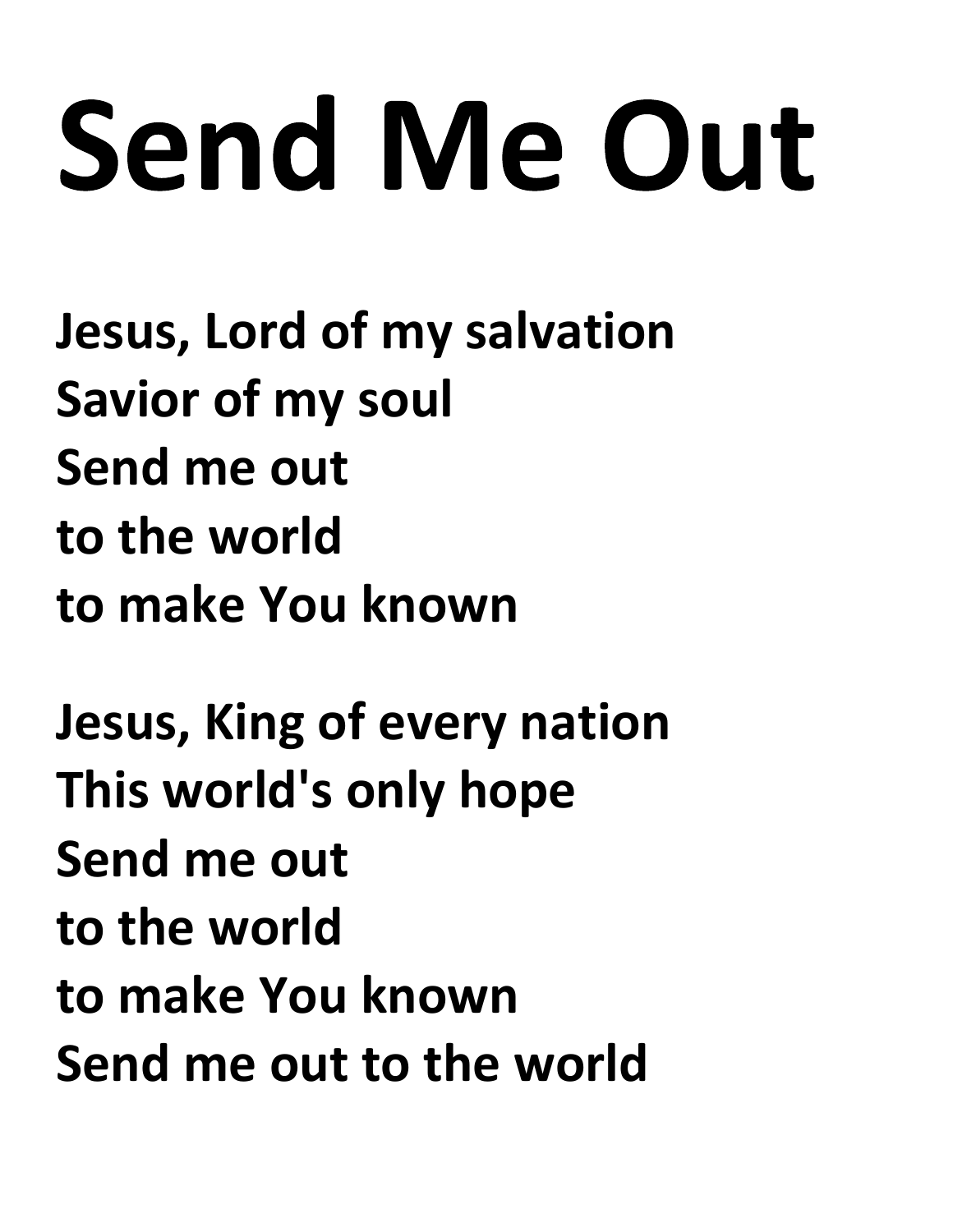I wanna be Your hands and feet I wanna be Your voice every time I speak

I wanna run to the ones in need In the name of Jesus

I wanna give my life away All for Your kingdom's sake Shine a light in the darkest place In the name of Jesus In the name of Jesus

Carry to the brokenhearted Mercy You have shown Send me out to the world to make You known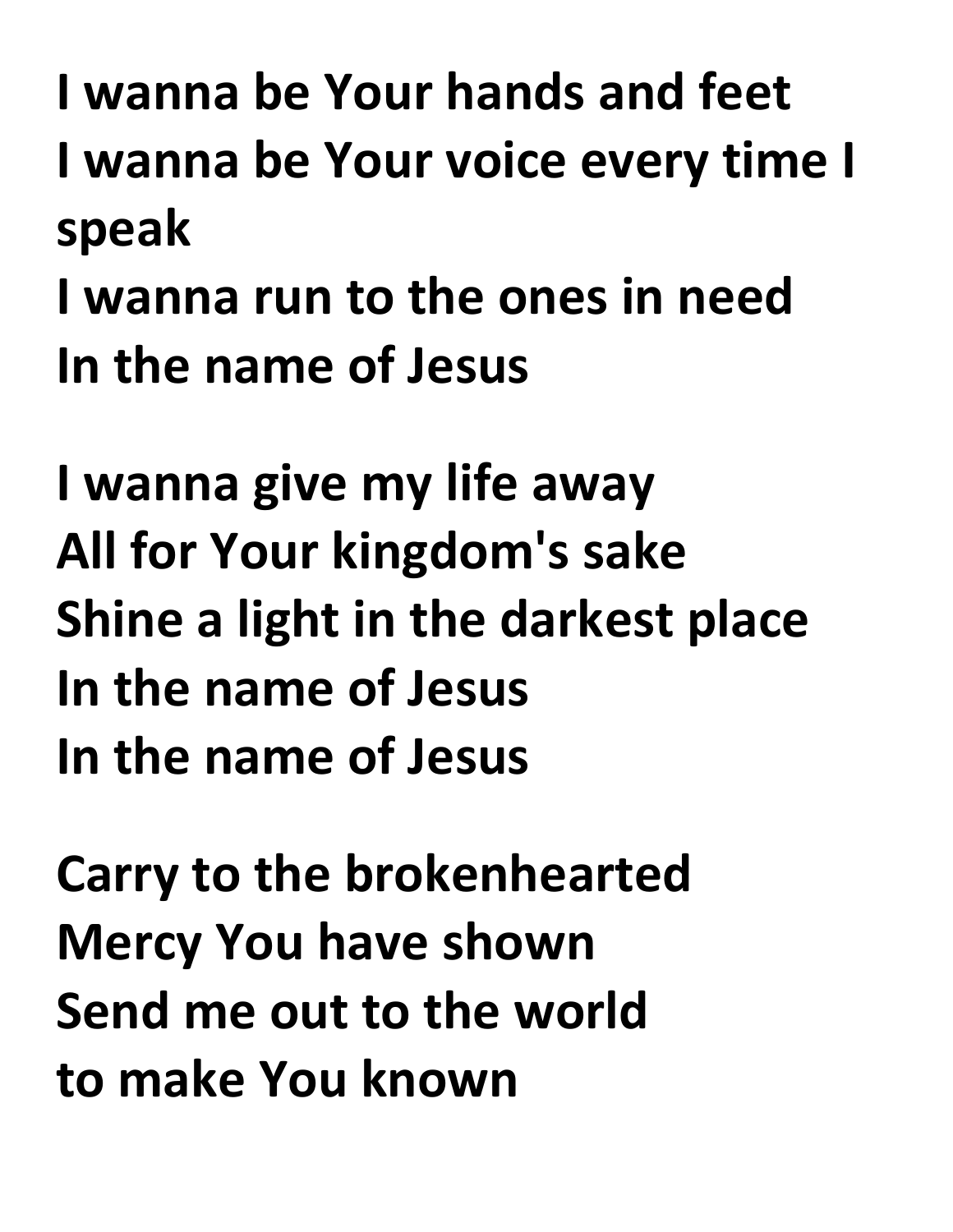To the ones in need of rescue Lead me, I will go Send me out to the world to make You known Send me out to the world

I wanna be Your hands and feet I wanna be Your voice every time I speak

I wanna run to the ones in need In the name of Jesus

I wanna give my life away All for Your kingdom's sake Shine a light in the darkest place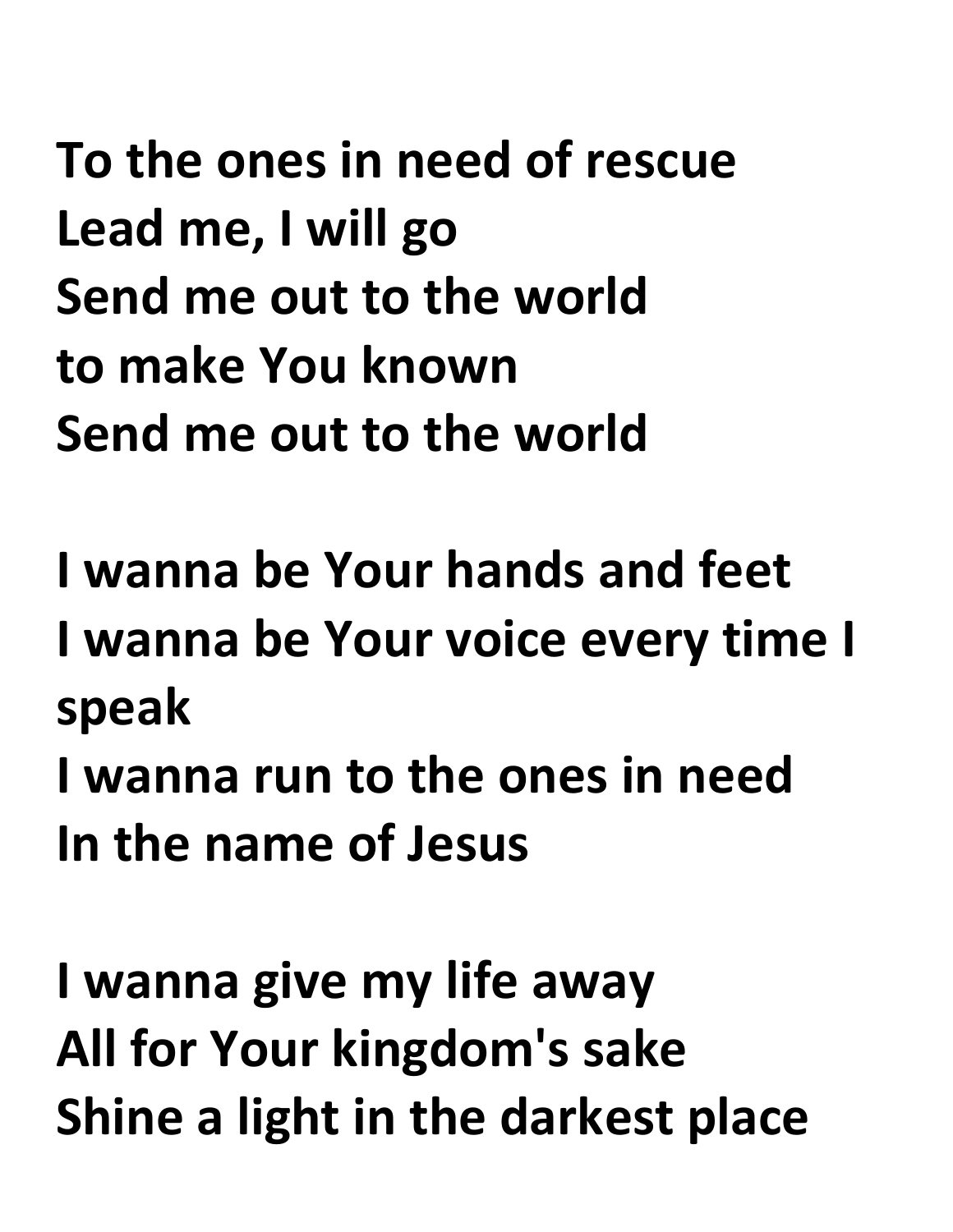#### In the name of Jesus In the name of Jesus

Here am I, I will go Send me out to make You known There is hope for every soul Send me out send me out

Here am I, I will go Send me out to make You known There is hope for every soul So, send me out